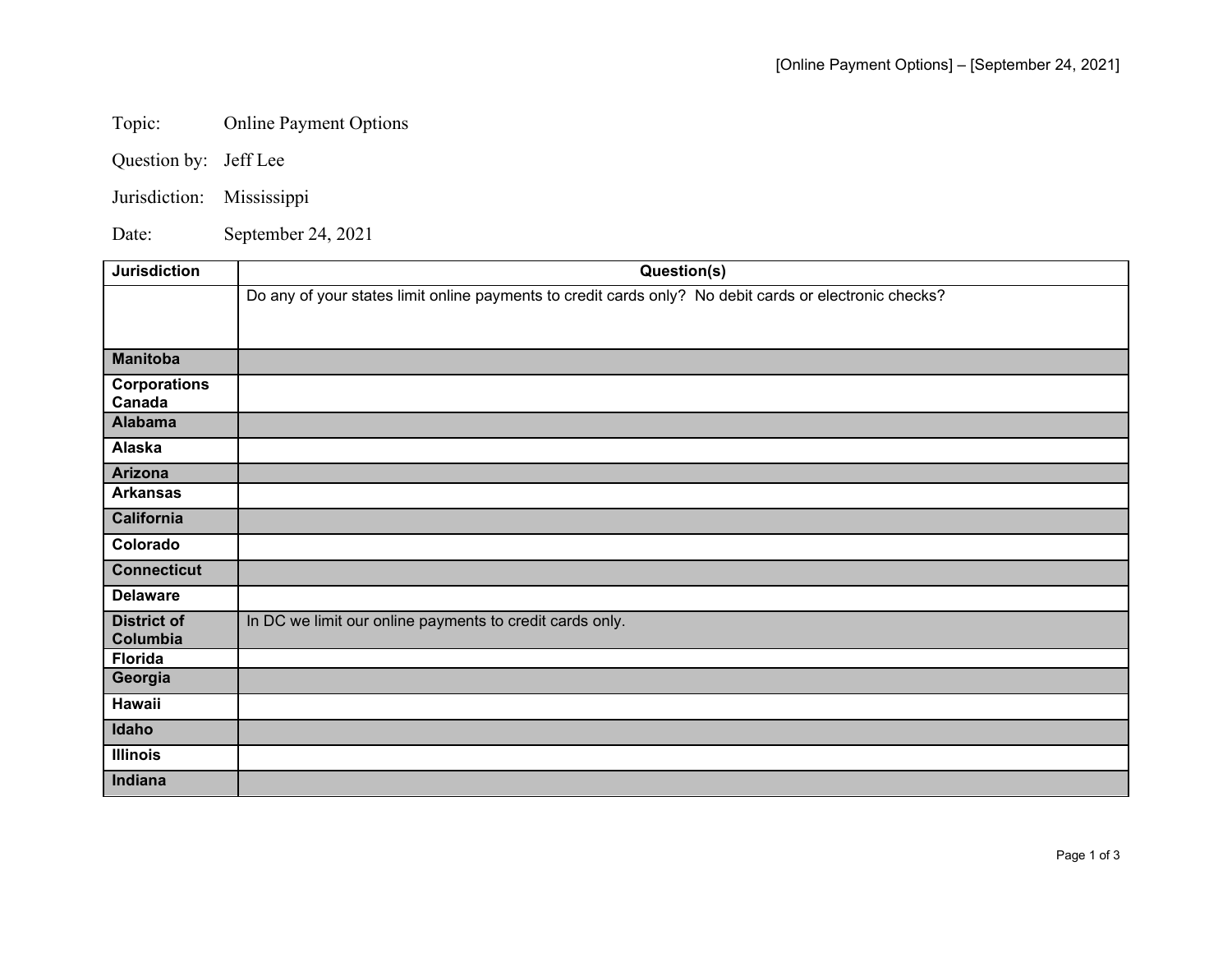| <b>Jurisdiction</b>   | Question(s)                                                                                                                                                                                                       |
|-----------------------|-------------------------------------------------------------------------------------------------------------------------------------------------------------------------------------------------------------------|
|                       | Do any of your states limit online payments to credit cards only? No debit cards or electronic checks?                                                                                                            |
|                       |                                                                                                                                                                                                                   |
|                       |                                                                                                                                                                                                                   |
| lowa                  | In lowa our online system accepts 1) credit cards, 2) debit cards, and 3) "accounts receivable" payments (organizations with<br>accounts who are billed later). Iowa system does not accept ACH/electronic check. |
| <b>Kansas</b>         |                                                                                                                                                                                                                   |
| Kentucky              |                                                                                                                                                                                                                   |
| Louisiana             | In Louisiana, our online system accepts debit cards, credit cards and EChecks. Our UCC system does not accept EChecks,<br>only credit or debit cards.                                                             |
| <b>Maine</b>          |                                                                                                                                                                                                                   |
| <b>Maryland</b>       |                                                                                                                                                                                                                   |
| <b>Massachusetts</b>  | Massachusetts' online filing system allows for credit card, debit cards, and ACH e-check payments. Customers may also set<br>up a payment account, which is linked to any of the payment methods.                 |
| <b>Michigan</b>       | In Michigan, on online system accepts Visa, MasterCard, Discover, and American Express credit or debit cards.                                                                                                     |
| <b>Minnesota</b>      | In Minnesota, our online system accepts credit cards and debit cards with Visa, MasterCard, Discover and American Express<br>logo.                                                                                |
| <b>Mississippi</b>    |                                                                                                                                                                                                                   |
| <b>Missouri</b>       |                                                                                                                                                                                                                   |
| <b>Montana</b>        |                                                                                                                                                                                                                   |
| <b>Nebraska</b>       |                                                                                                                                                                                                                   |
| <b>Nevada</b>         | Nevada accepts credit, debit or trust account payments online; we do not accept electronic checks.                                                                                                                |
| <b>New Hampshire</b>  | In New Hampshire, online we accepted both debit and credit cards with the VISA, MC, or Discover logo, as well as payment by<br>pre-approved ACH account.                                                          |
| <b>New Jersey</b>     |                                                                                                                                                                                                                   |
| <b>New Mexico</b>     |                                                                                                                                                                                                                   |
| <b>New York</b>       |                                                                                                                                                                                                                   |
| <b>North Carolina</b> |                                                                                                                                                                                                                   |
|                       |                                                                                                                                                                                                                   |
| <b>North Dakota</b>   |                                                                                                                                                                                                                   |